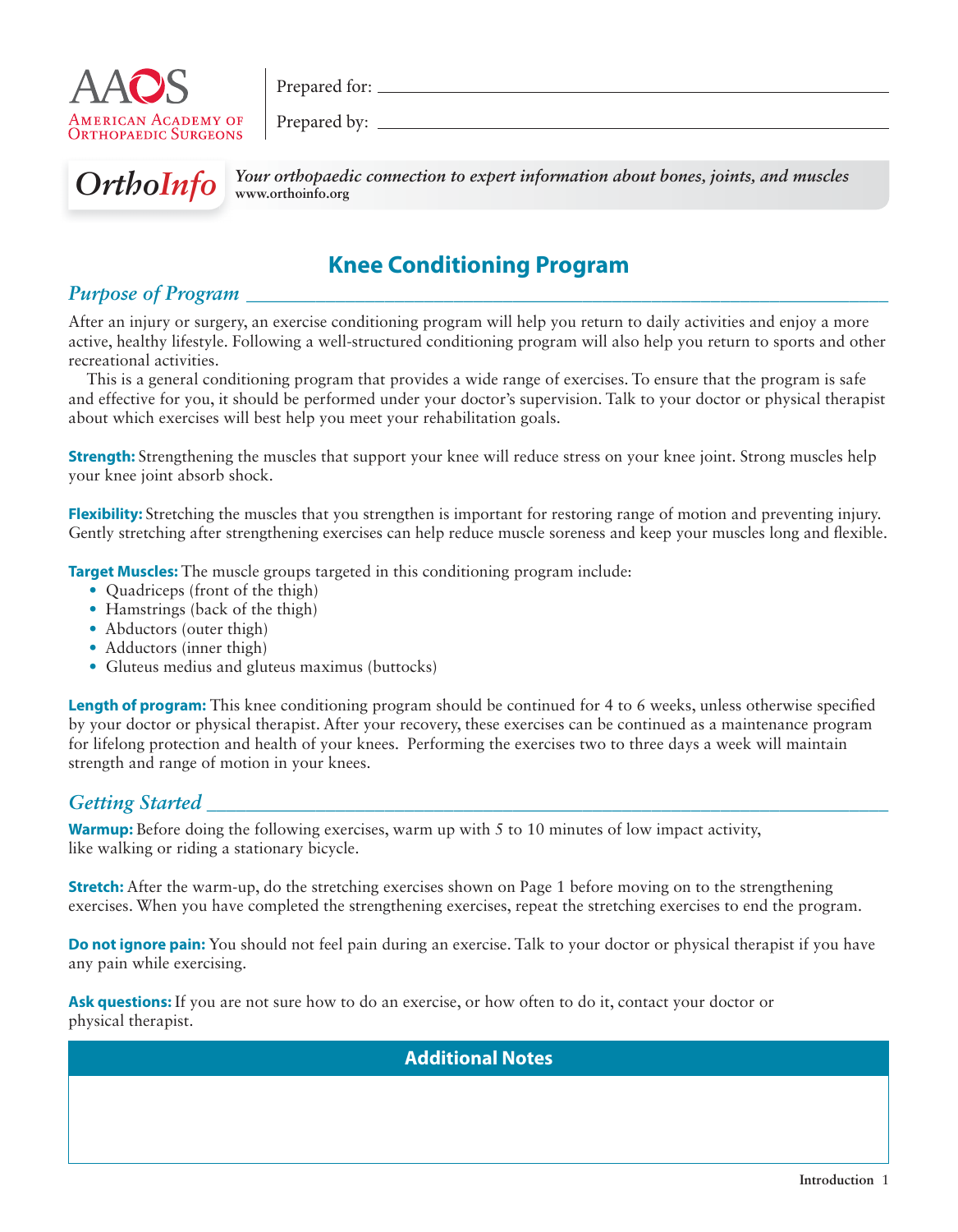# **Knee Conditioning Program STRETCHING EXERCISES**

## *1. Heel Cord Stretch \_\_\_\_\_\_\_\_\_\_\_\_\_\_\_\_\_\_\_\_\_\_\_\_\_\_\_\_\_\_\_\_\_\_\_\_\_\_\_\_\_\_\_\_\_\_\_\_\_\_\_\_\_\_\_\_\_\_\_\_\_\_\_\_*

**Main muscles worked:** Gastrocnemius-soleus complex You should feel this stretch in your calf and into your heel

#### **Equipment needed:** None

#### **Step-by-step directions**

- Stand facing a wall with your unaffected leg forward with a slight bend at the knee. Your affected leg is straight and behind you, with the heel flat and the toes pointed in slightly.
- Keep both heels flat on the floor and press your hips forward toward the wall.
- Hold this stretch for 30 seconds and then relax for 30 seconds. Repeat.

**Tip** Do not arch your back.



## *2. Standing Quadriceps Stretch \_\_\_\_\_\_\_\_\_\_\_\_\_\_\_\_\_\_\_\_\_\_\_\_\_\_\_\_\_\_\_\_\_\_\_\_\_\_\_\_\_\_\_\_\_\_\_\_\_\_\_\_\_\_\_*

**Repetitions** 2 to 3

**Main muscles worked:** Quadriceps You should feel this stretch in the front of your thigh

#### **Equipment needed:** None

**Days per week** 4 to 5

# **Step-by-step directions**

- Hold on to the back of a chair or a wall for balance.
- Bend your knee and bring your heel up toward your buttock.
- Grasp your ankle with your hand and gently pull your heel closer to your body.
- Hold this position for 30 to 60 seconds.
- Repeat with the opposite leg.

**Tip** Do not arch or twist your back.

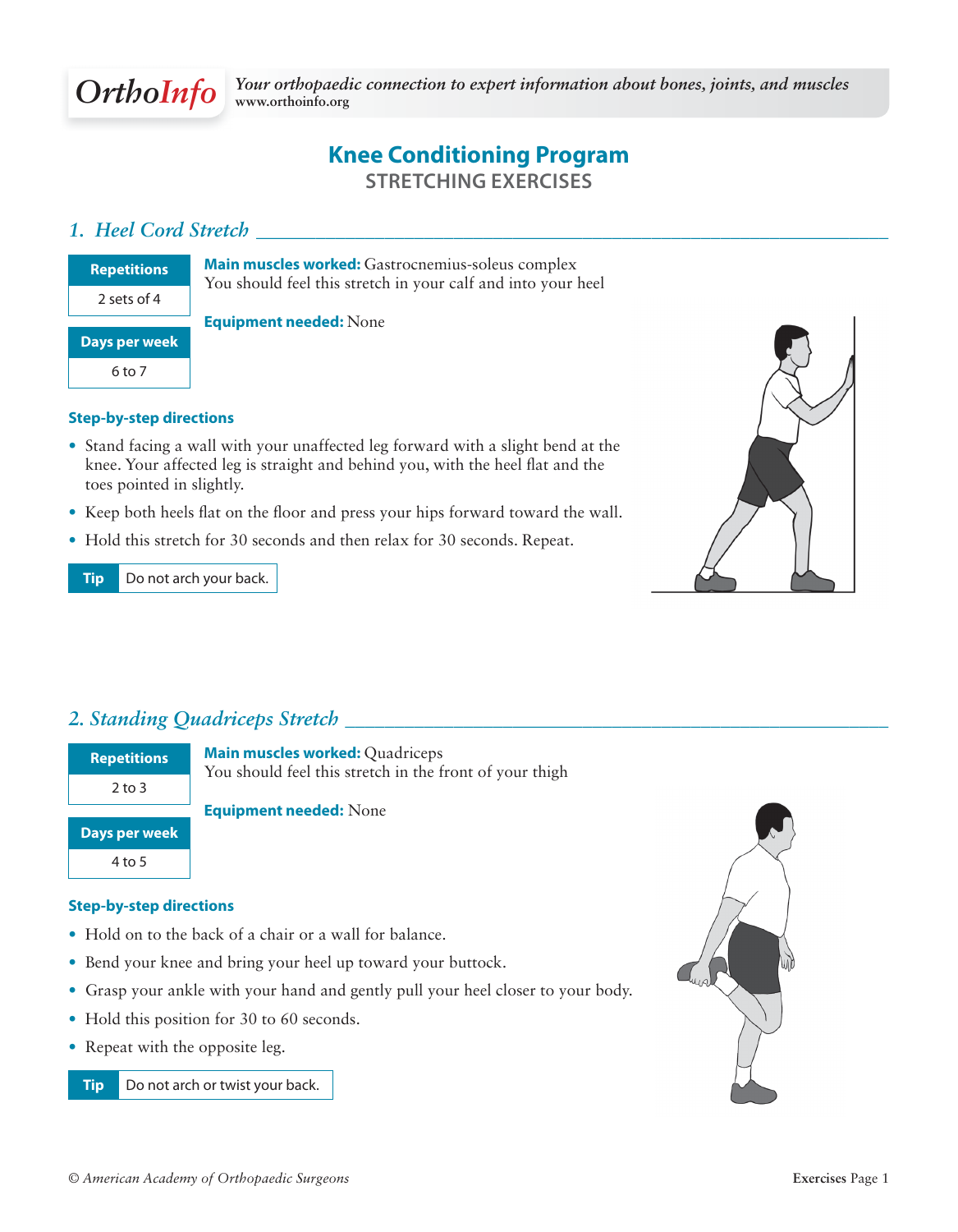# **Knee Conditioning Program STRETCHING EXERCISES**

## *3. Supine Hamstring Stretch \_\_\_\_\_\_\_\_\_\_\_\_\_\_\_\_\_\_\_\_\_\_\_\_\_\_\_\_\_\_\_\_\_\_\_\_\_\_\_\_\_\_\_\_\_\_\_\_\_\_\_\_\_\_\_\_\_\_*

| <b>Repetitions</b> |
|--------------------|
| 2 to 3             |
| Days per week      |
| 4 to 5             |

**Main muscles worked:** Hamstrings

You should feel this stretch at the back of your thigh and behind your knee

#### **Equipment needed:** None

#### **Step-by-step directions**

- Lie on the floor with both legs bent.
- $\bullet$  Lift one leg off of the floor and bring the knee toward your chest. Clasp your hands behind your thigh below your knee.
- Straighten your leg and then pull it gently toward your head, until you feel a stretch. (If you have difficulty clasping your hands behind your leg, loop a towel around your thigh. Grasp the ends of the towel and pull your leg toward you.)
- Hold this position for 30 to 60 seconds.
- Repeat with the opposite leg.

**Tip** Do not put your hands at your knee joint and pull.

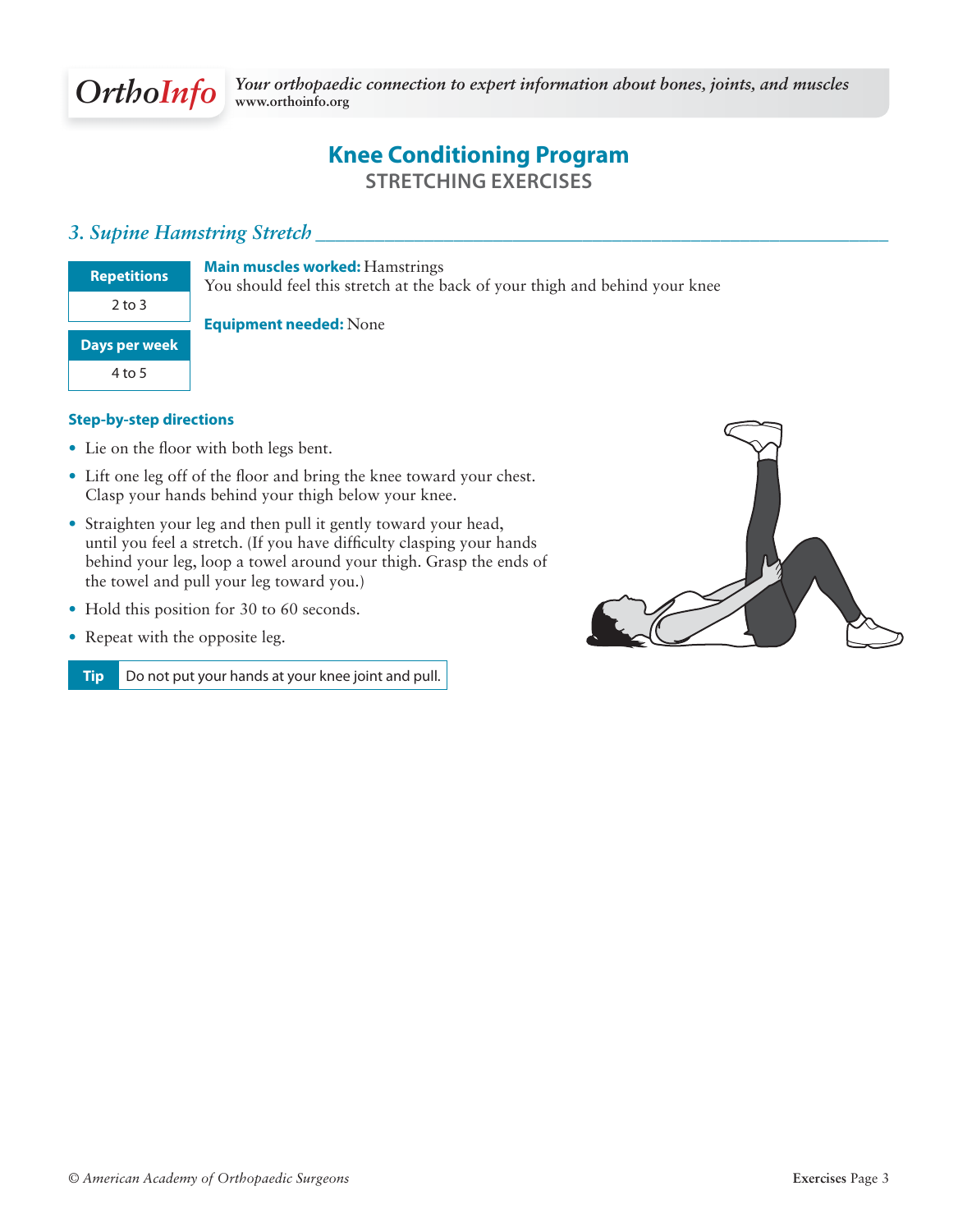# **Knee Conditioning Program STRENGTHENING EXERCISES**

# *4. Half Squats \_\_\_\_\_\_\_\_\_\_\_\_\_\_\_\_\_\_\_\_\_\_\_\_\_\_\_\_\_\_\_\_\_\_\_\_\_\_\_\_\_\_\_\_\_\_\_\_\_\_\_\_\_\_\_\_\_\_\_\_\_\_\_\_\_\_\_\_\_*

| <b>Repetitions</b>   |
|----------------------|
| 3 sets of 10         |
| <b>Days per week</b> |
| 4 to 5               |
|                      |

**Main muscles worked:** Quadriceps, gluteus, hamstrings You should feel this exercise at the front and back of your thighs, and your buttocks

**Equipment needed:** As the exercise becomes easier to perform, gradually increase the resistance by holding hand weights. Begin with 5 lb. weights and gradually progress to a greater level of resistance, up to 10 lb. weights.

#### **Step-by-step directions**

- Stand with your feet shoulder distance apart. Your hands can rest on the front of your thighs or reach in front of you. If needed, hold on to the back of a chair or wall for balance.
- Keep your chest lifted and slowly lower your hips about 10 inches, as if you are sitting down into a chair.
- Plant your weight in your heels and hold the squat for 5 seconds.
- Push through your heels and bring your body back up to standing.

**Tip** Do not bend forward at your waist.



## *5. Hamstring Curls \_\_\_\_\_\_\_\_\_\_\_\_\_\_\_\_\_\_\_\_\_\_\_\_\_\_\_\_\_\_\_\_\_\_\_\_\_\_\_\_\_\_\_\_\_\_\_\_\_\_\_\_\_\_\_\_\_\_\_\_\_\_\_\_\_\_*

| <b>Repetitions</b> | <b>Main muscles worked: Hamstrings</b><br>You should feel this exercise at the back of your thigh                                                                                                         |
|--------------------|-----------------------------------------------------------------------------------------------------------------------------------------------------------------------------------------------------------|
| 3 sets of 10       |                                                                                                                                                                                                           |
|                    | <b>Equipment needed:</b> As the exercise becomes easier to perform, gradually increase the resistance                                                                                                     |
| Days per week      | by adding an ankle weight. Begin with a 5 lb. weight and gradually progress to a greater level of                                                                                                         |
| 4 to 5             | resistance, up to a 10 lb. weight. If you have access to a fitness center, this exercise can also be<br>performed on a weight machine. A fitness assistant at your gym can instruct you on how to use the |
|                    | machines safely.                                                                                                                                                                                          |

#### **Step-by-step directions**

- Hold onto the back of a chair or a wall for balance.
- Bend your affected knee and raise your heel toward the ceiling as far as possible without pain.
- Hold this position for 5 seconds and then relax. Repeat.

**Tip** Flex your foot and keep your knees close together.

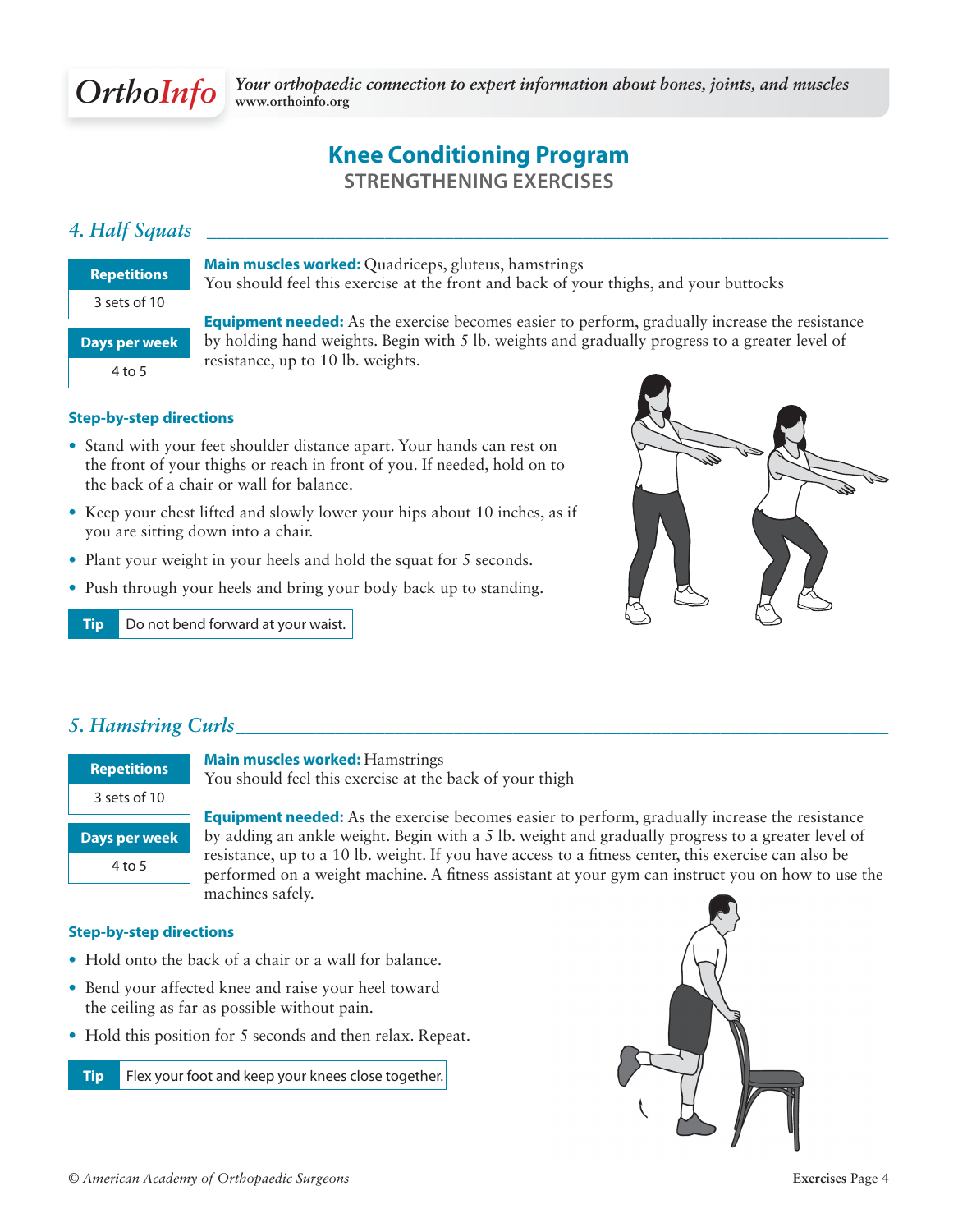## **Knee Conditioning Program STRENGTHENING EXERCISES**

## *6. Calf Raises \_\_\_\_\_\_\_\_\_\_\_\_\_\_\_\_\_\_\_\_\_\_\_\_\_\_\_\_\_\_\_\_\_\_\_\_\_\_\_\_\_\_\_\_\_\_\_\_\_\_\_\_\_\_\_\_\_\_\_\_\_\_\_\_\_\_\_\_\_\_*

| <b>Repetitions</b> |  |
|--------------------|--|
| 2 sets of 10       |  |
| Days per week      |  |
|                    |  |
| 6 to 7             |  |

**Main muscles worked:** Gastrocnemius-soleus complex You should feel this exercise in your calf

**Equipment needed:** Chair for support

#### **Step-by-step directions**

- Stand with your weight evenly distributed over both feet. Hold onto the back of a chair or a wall for balance.
- Lift your unaffected foot off of the floor so that all of your weight is placed on your affected foot.
- Raise the heel of your affected foot as high as you can, then lower.
- Repeat 10 times.

**Tip** Keep your weight centered on the ball of your working foot.



## *7. Leg Extensions \_\_\_\_\_\_\_\_\_\_\_\_\_\_\_\_\_\_\_\_\_\_\_\_\_\_\_\_\_\_\_\_\_\_\_\_\_\_\_\_\_\_\_\_\_\_\_\_\_\_\_\_\_\_\_\_\_\_\_\_\_\_\_\_\_\_\_*

| <b>Repetitions</b> |
|--------------------|
| $3$ sets of $10$   |
| Days per week      |
| 4 to 5             |

**Main muscles worked:** Quadriceps

You should feel this exercise at the front of your thigh

**Equipment needed:** As the exercise becomes easier to perform, gradually increase the resistance by adding an ankle weight. Begin with a 5 lb. weight and gradually progress to a greater level of resistance, up to a 10 lb. weight. If you have access to a fitness center, this exercise can also be performed on a weight machine. A fitness assistant at your

gym can instruct you on how to use the machines safely.

#### **Step-by-step directions**

- Sit up straight on a chair or bench.
- Tighten your thigh muscles and slowly straighten and raise your affected leg as high as possible.
- Squeeze your thigh muscles and hold this position for 5 seconds. Relax and bring your foot to the floor. Repeat.

**Tip** Do not swing your leg or use forceful momentum to lift it higher.

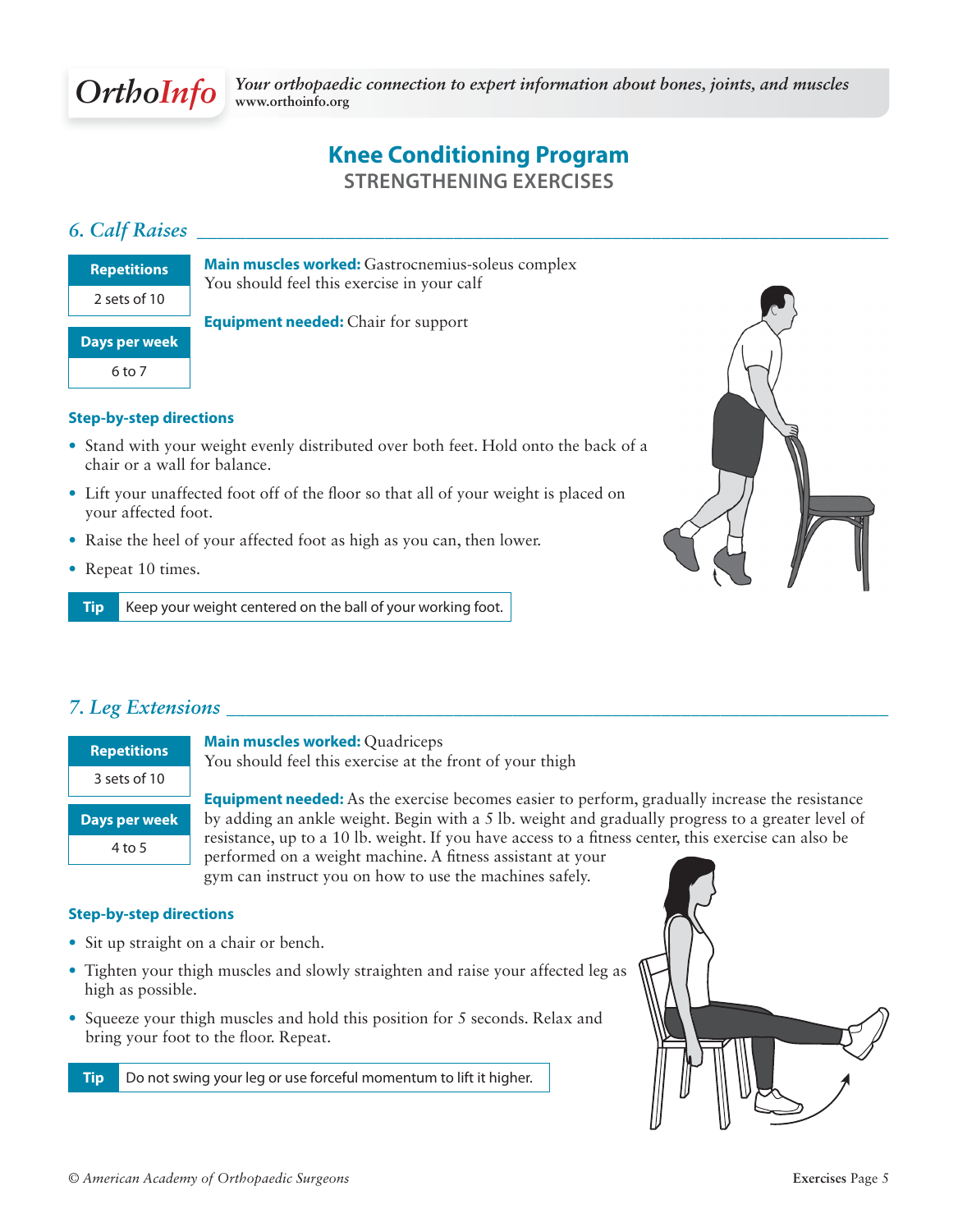# **Knee Conditioning Program STRENGTHENING EXERCISES**

## 8. Straight-Leg Raises

| <b>Repetitions</b> |
|--------------------|
| 3 sets of 10       |
| Days per week      |
| 4 to 5             |
|                    |

**Main muscles worked:** Quadriceps

You should feel this exercise at the front of your thigh

**Equipment needed:** As the exercise becomes easier to perform, gradually increase the resistance by adding an ankle weight. Begin with a 5 lb. weight and gradually progress to a greater level of resistance, up to a 10 lb. weight. If you have access to a fitness center, this exercise can also be performed on a weight machine. A fitness assistant at your gym can instruct you on how to use the machines safely.

#### **Step-by-step directions**

- Lie on the floor with your elbows directly under your shoulders to support your upper body.
- Keep your affected leg straight and bend your other leg so that your foot is flat on the floor.
- Tighten the thigh muscle of your affected leg and slowly raise it 6 to 10 inches off the floor.
- Hold this position for 5 seconds and then relax and bring your leg to the floor. Repeat.

**Tip** Do not tense up in your neck and shoulders.

## *9. Straight-Leg Raises (Prone) \_\_\_\_\_\_\_\_\_\_\_\_\_\_\_\_\_\_\_\_\_\_\_\_\_\_\_\_\_\_\_\_\_\_\_\_\_\_\_\_\_\_\_\_\_\_\_\_\_\_\_\_\_\_\_\_*

| <b>Repetitions</b>   |
|----------------------|
| 3 sets of 10         |
|                      |
| <b>Days per week</b> |
| 4 to 5               |

**Main muscles worked:** Hamstrings, gluteus

You should feel this exercise at the back of your thigh and into your buttock

**Equipment needed:** As the exercise becomes easier to perform, gradually increase the resistance by adding an ankle weight. Begin with a 5 lb. weight and gradually progress to a greater level of resistance, up to a 10 lb. weight. If you have access to a fitness center, this exercise can also be performed on a weight machine. A fitness assistant at your gym can instruct you on how to use the machines safely.

#### **Step-by-step directions**

- Lie on the floor on your stomach with your legs straight. Rest your head on your arms.
- Tighten your gluteus and hamstring muscles of the affected leg and raise the leg toward the ceiling as high as you can.
- Hold this position for 5 seconds.
- Lower your leg and rest it for 2 seconds. Repeat.

**Tip** Keep your pelvic bones on the floor.

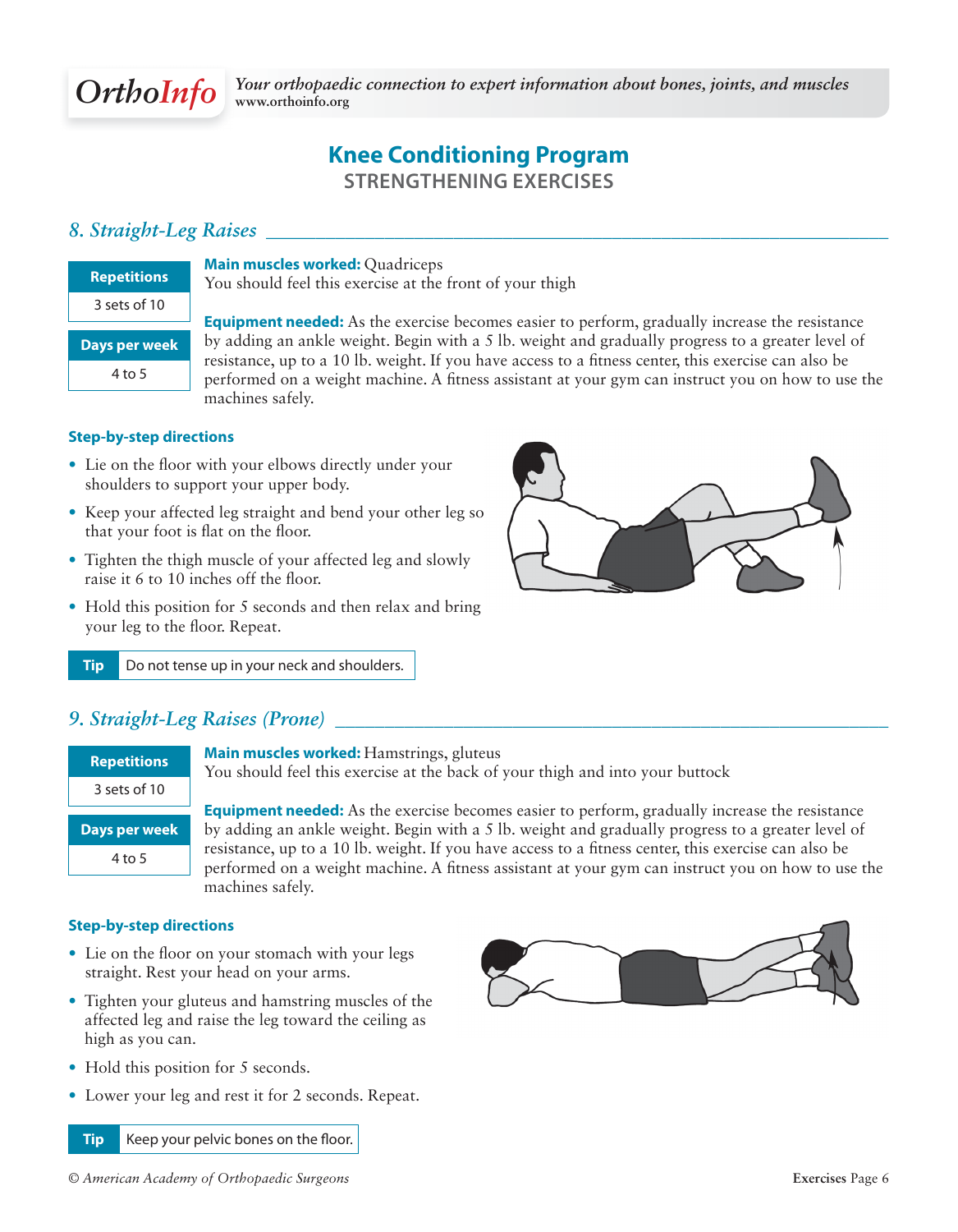# **Knee Conditioning Program STRENGTHENING EXERCISES**

# *10. Hip Abduction \_\_\_\_\_\_\_\_\_\_\_\_\_\_\_\_\_\_\_\_\_\_\_\_\_\_\_\_\_\_\_\_\_\_\_\_\_\_\_\_\_\_\_\_\_\_\_\_\_\_\_\_\_\_\_\_\_\_\_\_\_\_\_\_\_\_*

| <b>Repetitions</b> | Main muscles worked: Abductors, gluteus<br>You should feel this exercise at your outer thigh and buttock |
|--------------------|----------------------------------------------------------------------------------------------------------|
| 3 sets of 20       |                                                                                                          |
|                    | <b>Equipment needed:</b> As the exercise becomes easier to perform, gradually increase the resistance    |
| Days per week      | by adding an ankle weight. Begin with a 5 lb. weight and gradually progress to a greater level of        |
| $4$ to 5           | resistance, up to a 10 lb. weight.                                                                       |

#### **Step-by-step directions**

- Lie on your side with your injured leg on top and the bottom leg bent to provide support.
- Straighten your top leg and slowly raise it to 45°, keeping your knee straight, but not locked.
- Hold this position for 5 seconds.
- Slowly lower your leg and relax it for 2 seconds. Repeat.

**Tip** Do not rotate your leg in an effort to raise it higher.



## *11. Hip Adduction \_\_\_\_\_\_\_\_\_\_\_\_\_\_\_\_\_\_\_\_\_\_\_\_\_\_\_\_\_\_\_\_\_\_\_\_\_\_\_\_\_\_\_\_\_\_\_\_\_\_\_\_\_\_\_\_\_\_\_\_\_\_\_\_\_\_*

| <b>Repetitions</b>   | <b>Mai</b><br>You             |
|----------------------|-------------------------------|
| 3 sets of 20         |                               |
| <b>Days per week</b> | <b>Equ</b><br>by <sub>i</sub> |
| $4$ to 5             | resis                         |

**n muscles worked:** Adductors should feel this exercise at your inner thigh

**Externment needed:** As the exercise becomes easier to perform, gradually increase the resistance dding an ankle weight. Begin with a 5 lb. weight and gradually progress to a greater level of stance, up to a 10 lb. weight.

#### **Step-by-step directions**

- Lie down on the floor on the side of your injured leg with both legs straight.
- Cross the uninjured leg in front of the injured leg.
- Raise the injured leg 6 to 8 inches off the floor.
- Hold this position for 5 seconds.
- Lower your leg and rest for 2 seconds. Repeat.

**Tip** Place your hand on the floor in front of your stomach for support.